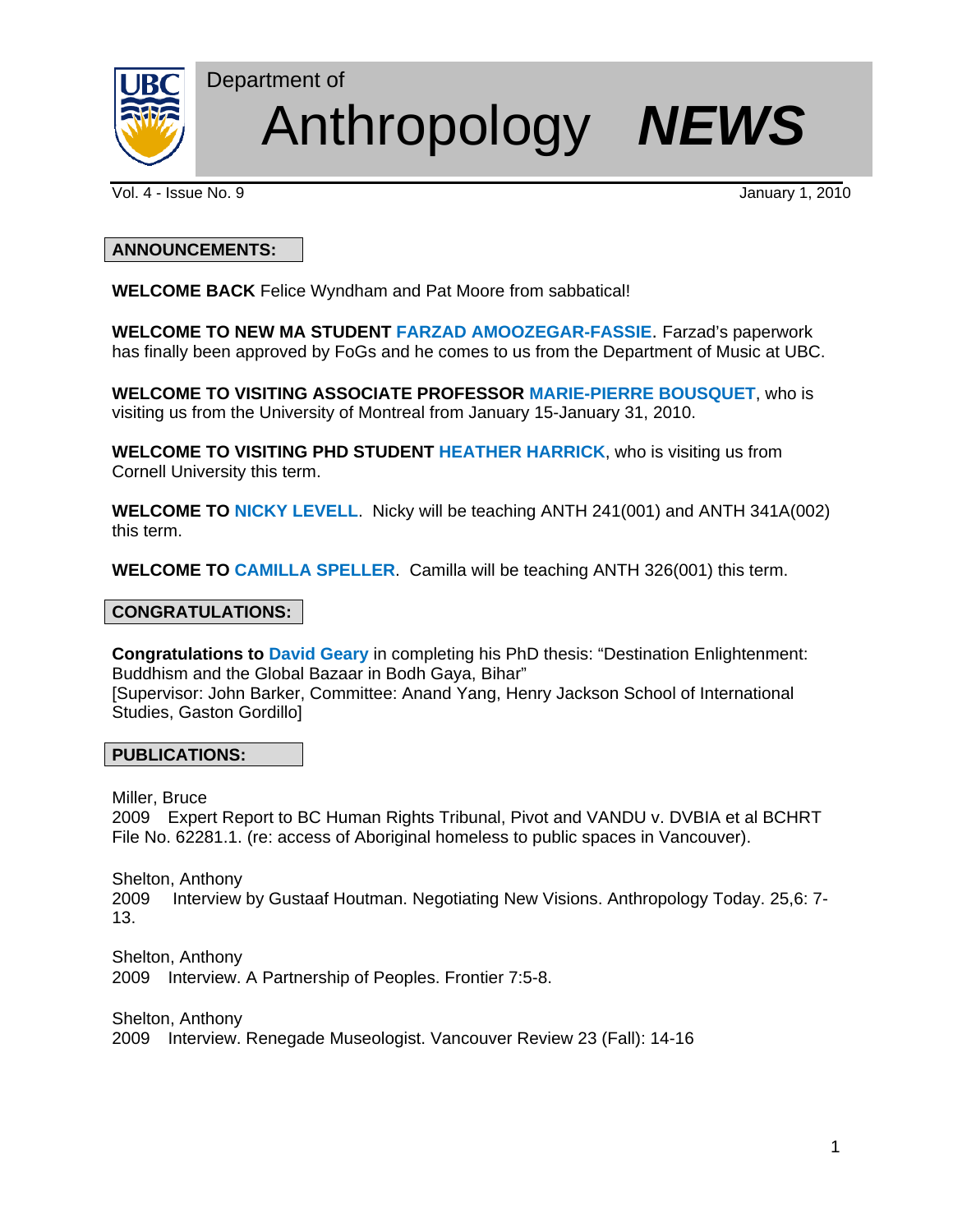#### **PRESENTATIONS:**

#### Barker, John

December 2, 2009 Christian Conversion and the Perception of Time in Melanesia ,American Anthropological Association meetings, Philadelphia.

Green, Denise Nicole

December 4, 2009 Film presented, "Somewhere in Between" (29 minutes), American Anthropological Association Annual Conference, Philadelphia, PA.

#### Vivaldi, Ana

December 2nd, 2009. Paper presented " Fluidity and Frictions: Theoretical Possibilities of Spatializing Mobility' on the "Theorizing Mobilities" panel, American Anthropological Association. 108th Annual Meeting, Philadelphia, PA.

#### **REMINDERS:**

# **Anthropology Colloquia 2009-10, " Full Cycle: Celebrating 60 Years of Anthropology at UBC"**

## **Millie Creighton (UBC)**

#### **Thursday, January 28 , 11:30 am – 1:00 pm, AnSo 134**

# **§ Japan and the Special Olympics and Obama and § : Re-Circulating Minorities, Margins, and Mainstages in Modern Japan**

The Winter Olympics–as occurring in Vancouver, Canada in 2010, and the election of Barack Obama–as President of the United States in 2008, reflect globalizing insights on movements surrounding minorities and marginalization in Japan that contest hierarchies of people and of space and place. This talk explores the dynamics involved when Japan, a society where the disabled were once stigmatized and hidden, took the lead in being the first (and still only) country to host the Special Olympic World Winter Games at the same sites as the Olympic and ParaOlympic Games. This highlighted Special Olympics is discussed within the context of the generalized "coming out" movement of people with disabilities in Japan, and in reference to President Obama's comments on Special Olympics in a US popular culture television interview. The linkage of Obama and the Special Olympics circles back to Japan, through analysis of how, why and to what extent the US Presidential election of Obama (the "Back Horse") coverage in Japan reflected a momentous change from prior projections of racial hierarchies and previously presented images of Blacks. Contemporary challenges to the marginalization and low-ranking of particular groups of people in Japan are mirrored in challenges to hierarchies of space and place (which operate to marginalize or mainstage the people in them). This is explored through the spotlight on Obama–the place, during the US presidential campaign of Obama–the person, in Japan, Asia, back to the US, then out again to the world. Through the adjoined windows of the Olympics and Obama, the talk brings together diverse contemporary challenges to the rhetoric of homogeneous Japan as a circle of accepted harmony and hierarchy, while it looks at the extent of advancement on similar issues in the West (with an open message for VANOC). The talk is based on the speaker's involvement as a volunteer during the Special Olympic World Winter Games in Nagano, Japan in 2005 and her research on Obama, Japan in 2009.

*§ Indicates to repeat in a circle, like an Olympic ring or wa symbol, from the previous/next §*

#### **Hiroshi Aoyagi (Kokushikan University)**

**Thursday February 11, 11:30 am-1:00 pm, AnSo 134 "Some Thoughts on the Impact of Cool Japan in Southeast Asia"** 

#### **Student Evaluations for Winter Term 1**

Completed forms are **due from faculty to the Graduate Office by January 8, 2010.**